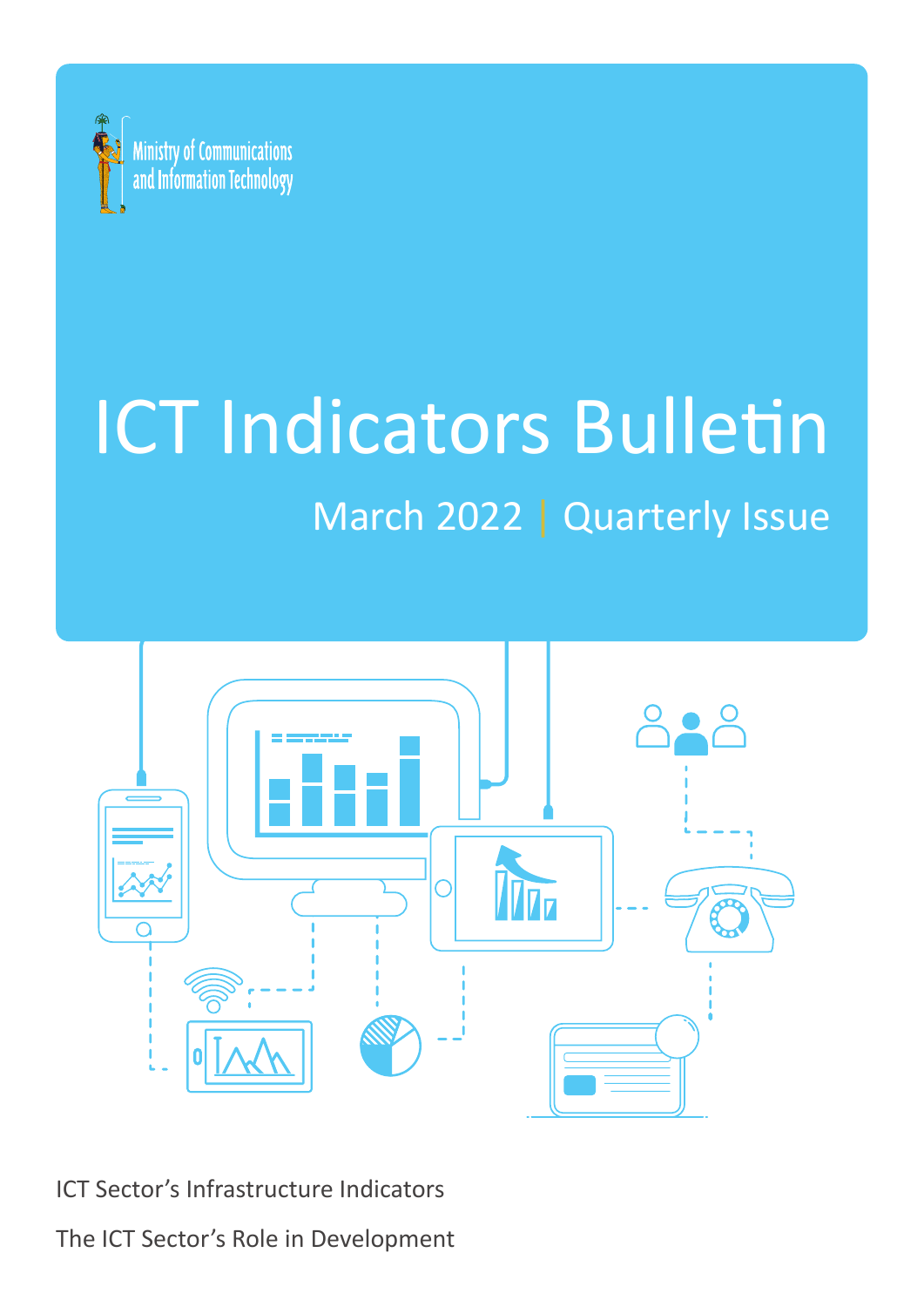## **Indicators in Brief**

| Data item                                          | Unit                  | January -<br><b>March 2021</b> | October -<br>December<br>2021 | January -<br>March 2022 | Quarterly<br>growth rate<br>(%) | Annual<br>growth rate<br>$(\% )$ |
|----------------------------------------------------|-----------------------|--------------------------------|-------------------------------|-------------------------|---------------------------------|----------------------------------|
| <b>ICT Sector: Infrastructure Indicators</b>       |                       |                                |                               |                         |                                 |                                  |
| Mobile subscriptions                               | Million               | 99.82                          | 103.45                        | 94.15 **                | $-8.992$                        | $-5.69$                          |
| Mobile penetration *                               | $\%$                  | 97.59                          | 99.78                         | 90.40                   | $-9.38$                         | $-7.19$                          |
| Fixed line subscriptions                           | Million               | 10.05                          | 11.01                         | 11.17                   | 1.46                            | 11.24                            |
| Fixed line penetration *                           | $\%$                  | 7.45                           | 10.60                         | 10.73                   | 0.13                            | 3.28                             |
| Mobile Internet subscriptions                      | Million               | 57.25                          | 63.44                         | 64.58                   | 1.80                            | 12.81                            |
| <b>USB Modem subscriptions</b>                     | Million               | 3.26                           | 2.07                          | 2.19                    | 5.67                            | $-32.70$                         |
| ADSL subscribers                                   | Million               | 9.26                           | 10.07                         | 10.34                   | 2.64                            | 11.6                             |
| Number of post offices                             | Post Office           | 4044                           | 4194                          | 4230                    | 0.86                            | 4.60                             |
| <b>ICT Sector's Role in Development</b>            |                       |                                |                               |                         |                                 |                                  |
| Capacity building program provided<br>by ITIDA *** | Thousand<br>Graduates | 28.47                          | 32.398                        | 34.12                   | 5.32                            | 19.85                            |

\* Growth rates are calculated based on the difference between penetration rates in different time intervals.

\*\* The decrease in mobile subscriptions and penetration is attributed to following the ITU methodology of publishing active instead of registered lines subscriptions.

\*\*\* Previous Quarterly Data

The proportion of individuals using internet reached 57.3% according to "ICT access and use by households and individuals "2019/2020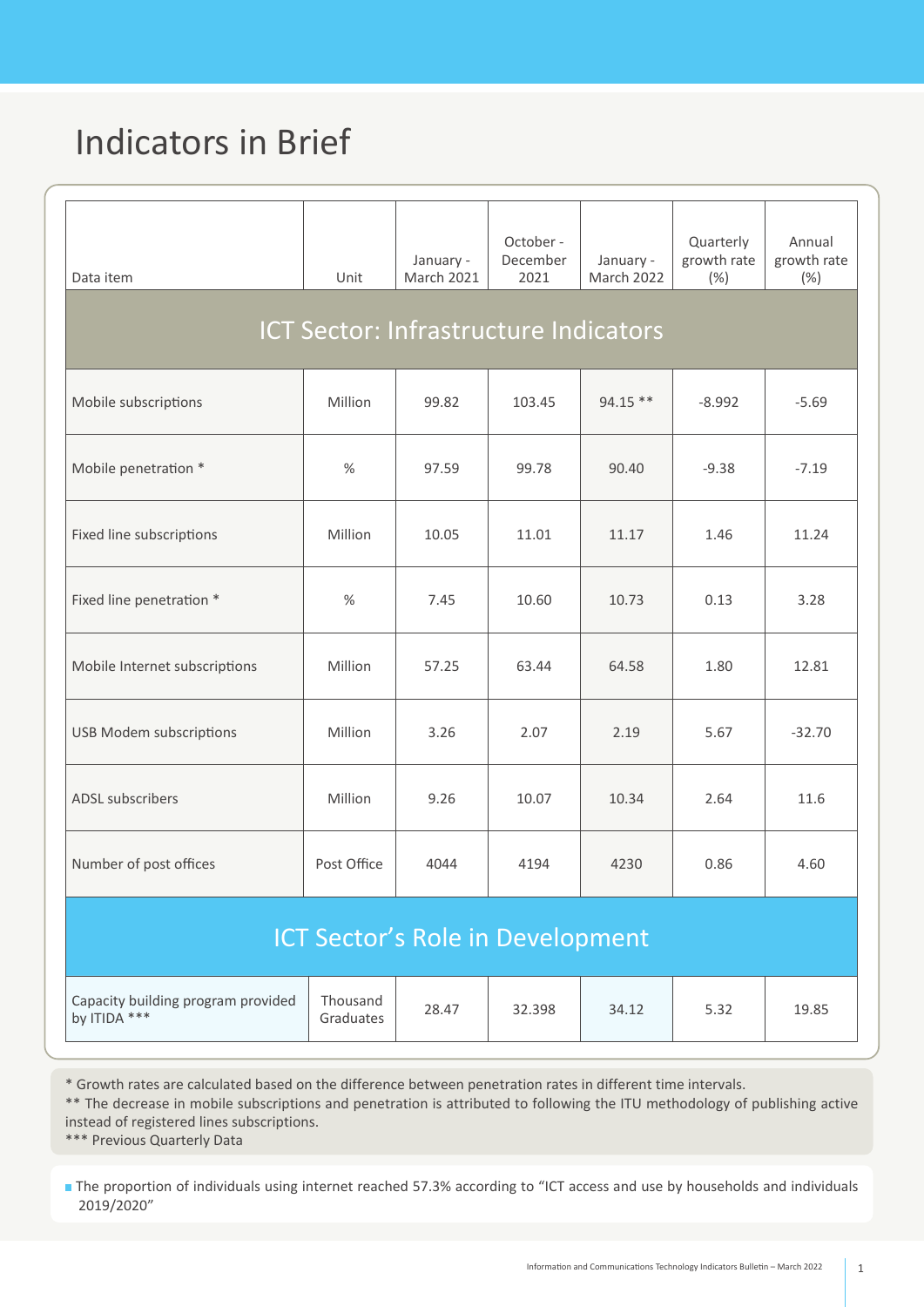## ICT Sector's Infrastructure Indicators

- Mobile subscriptions (January March 2022): 94.15 million
- Mobile penetration (January March 2022): 90.40%
- Fixed line subscriptions (January March 2022): 11.17 million
- **Fixed line subscriptions in urban areas (January March 2022): 9.19 million, rural areas 1.98 million**
- Internet users through mobile (January March 2022): 64.58 million
- USB Modem users (January March 2022): 2.19 million users
- ADSL subscribers (January March 2022): 10.34 million
- Number of post offices (January March 2022): 4230 Post offices
- University Mumber of beneficiaries of the pension payment service through post offices (January March 2022): 6.01 million beneficiaries

#### **Fixed Lines and Mobile Subscriptions**

- The number of fixed line and mobile subscriptions was 105.32 million at the end of January March 2022, compared to 109.87 million at the end of January - March 2021.
- The number of mobile subscriptions was 94.15 million at the end of January March 2022, compared to 99.82 million at the end of January - March 2021. Mobile subscriptions recorded 90% of the total telephone service.



#### **Fixed Line and Mobile Penetration**

Mobile penetration reached 90.40% at the end of January - March 2022, compared to 97.59% at the end of January - March 2021, representing an annual change rate of -7.19% . On the other hand, fixed line penetration reached about 10.73% by the end of January - March 2022.



Source: Ministry of Communications and Information Technology, Telecom Egypt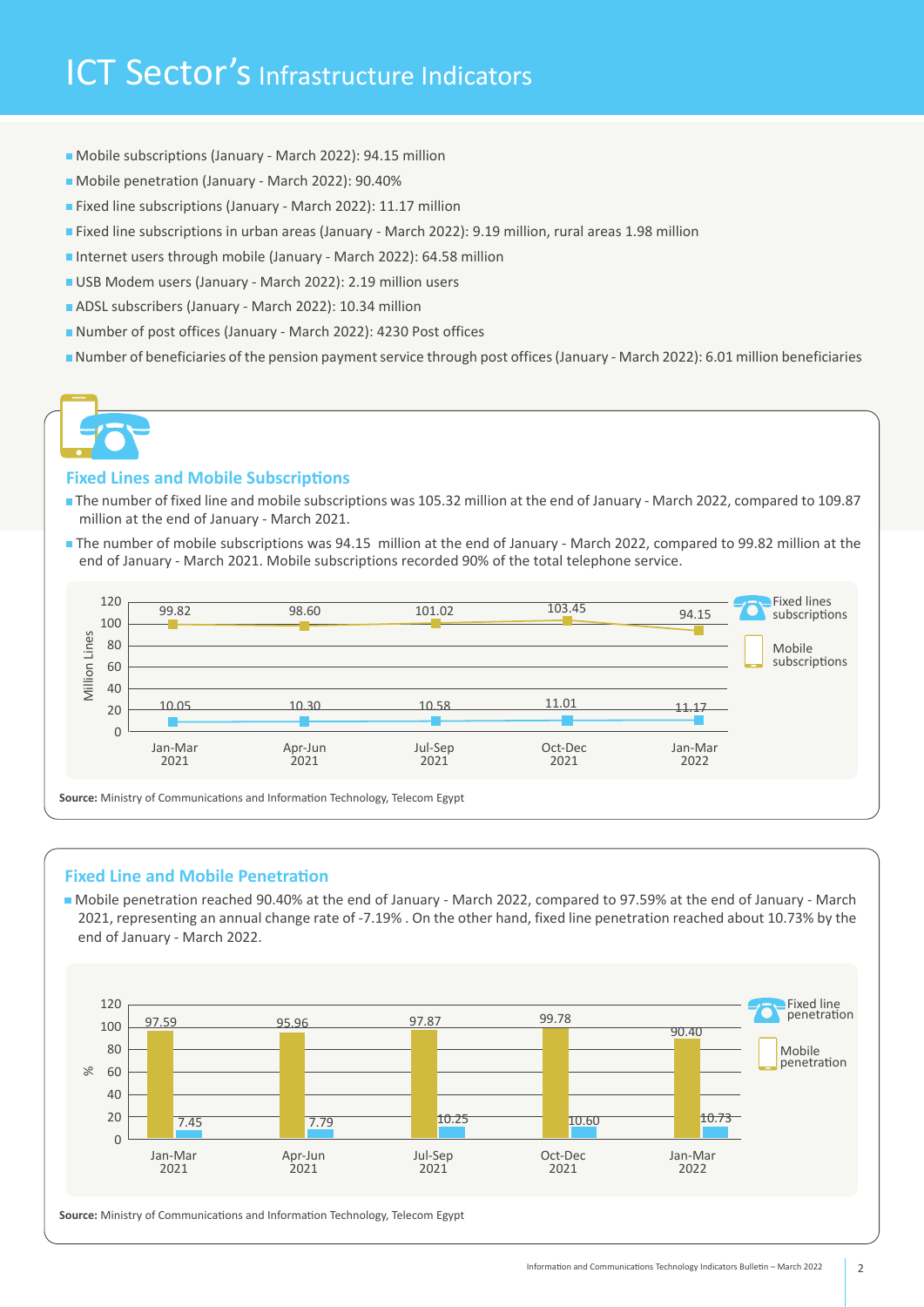#### **Fixed Lines Subscription and Local Exchange Capacity**

- The total number of fixed line subscriptions has reached 11.17 million subscriptions at the end of January March 2022, compared to 10.05 million subscriptions at the end of January - March 2021.
- The capacity of local exchanges reached 22.94 million lines at the end of January March 2022, compared to 24.96 million at the end of January - March 2021. This represents an annual change of -2.02 million lines and an annual change rate of -8.09%. **Source:** Ministry of Communications and Information Technology, and Telecom Egypt



#### **Fixed Lines Subscription (Urban - Rural)**

The number of fixed line subscribers in urban areas reached 9.19 million subscribers by the end of January - March 2022 compared to 7.91 million subscribers by the end of January - March 2021, while the number of fixed line subscribers in rural areas reached 1.98 million subscribers by the end of January - March 2022 compared to 2.14 million subscribers by the end of January - March 2021.



#### **ADSL Subscriptions**

The number of ADSL subscriptions reached 10.34 million subscriptions by the end of January - March 2022 compared to 9.26 million subscriptions at the end of January - March 2021 with an annual change of 1.08 million and annual change rate of 11.6%.



Source: Ministry of Communications and Information Technology and National Telecom Regulatory Authority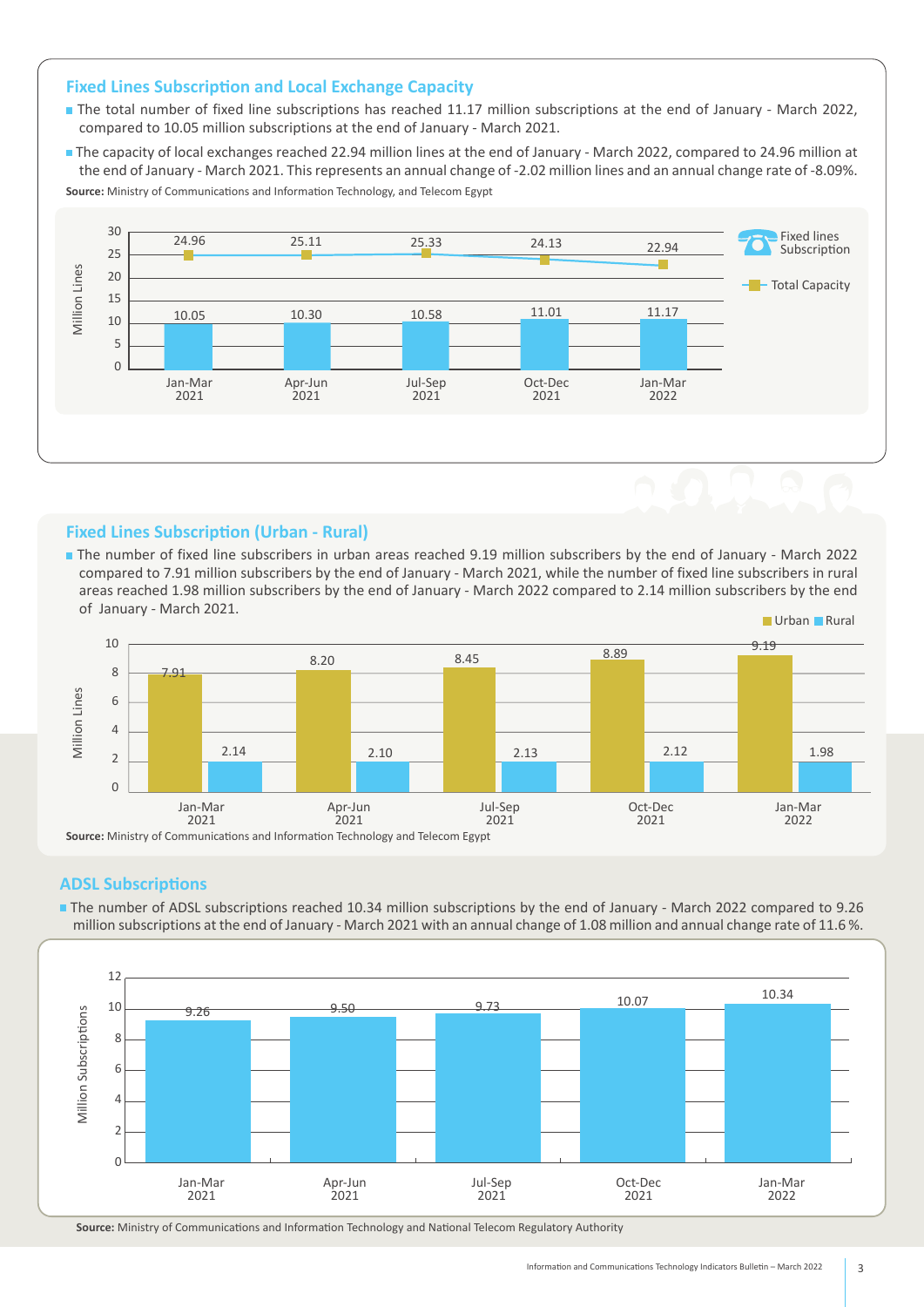

#### **Mobile Internet and USB Modem Subscriptions**

- The number of mobile internet subscriptions reached 64.58 million subscriptions by the end of January March 2022 compared to 57.25 million subscriptions at the end of January - March 2021.
- The number of USB Modem subscriptions reached 2.19 million subscriptions by the end of January March 2022 compared to 3.26 million subscriptions at the end of January - March 2021.



### **Offices** البَّكِيْلِلْهُمْئِ **Post Offices**

- The total number of post offices increased to 4230 at the end of January March 2022, compared to 4044 at the end of January - March 2021, reflecting an annual growth rate of 4.60%.
- The average number of people served by individual post offices was 24,620 thousand persons at the end of January March 2022, compared to 25,293 thousand persons at the end of January - March 2021, representing an annual change rate of -2.66%.



#### **Number of Pensions Distributed through Post Offices**

The number of beneficiaries of pensions distributed through post offices has increased to about 6.01 million beneficiaries in January - March 2022 compared to 3.92 million beneficiaries in January - March 2021.



**Source:** Ministry of Communications and Information Technology and Egypt Post.

\* The reason behind the increase in the number of pensions is attributed to the expansion of post offices and the great reliability on Egypt Post as a gateway to providing government services.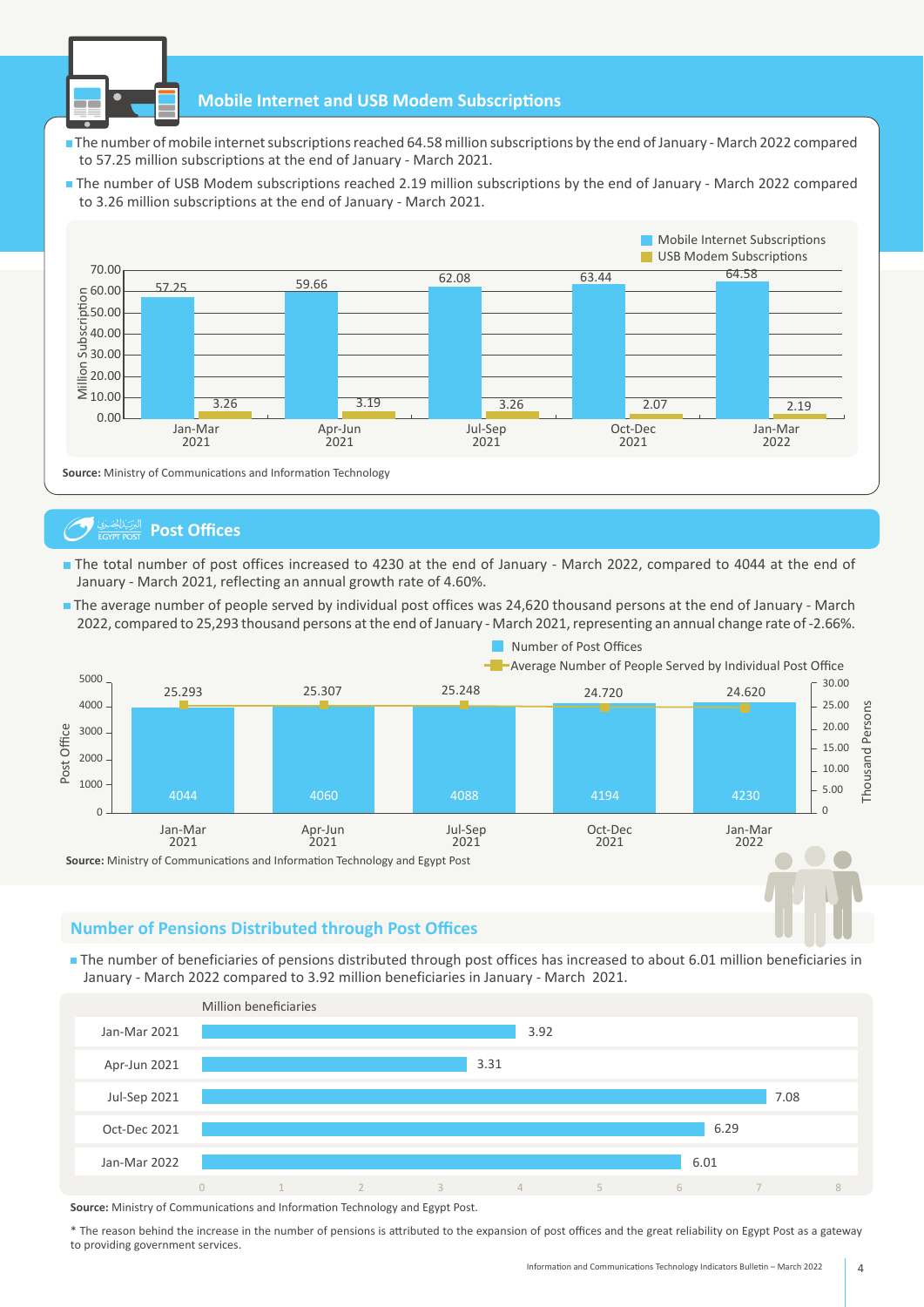#### **Value of Pensions Distributed through Post Offices**

The value of pensions distributed through post offices reached 9.21 billion EGP beneficiaries in January - March 2022 compared to 3.64 billion EGP in January - March 2021.



**Source:** Ministry of Communications and Information Technology and Egypt Post.

<sup>\*</sup> The reason behind the increase in the number of pensions is attributed to the expansion of post offices and the great reliability on Egypt Post as a gateway to providing government services.

#### **Number of Newly Established ICT Companies and Issued Capital**

- The number of newly established ICT companies reached 601 companies in January March 2022 compared to 497 companies in January - March 2021.
- Issued capital of newly established ICT companies reached 417.71 million EGP in January March 2022 compared to 1297 million EGP in January - March 2021.



Source: General Authority for Investment GAFI



#### **Egypt's Stock Exchange Telecommunications Index**

The telecommunications index in Egypt's Stock Exchange reached 1510 points during January - March 2022 compared to 1573 points during January - March 2021.



Source: Egypt's Stock Exchange

The IT, Media and Communication Services Index includes seven companies: Raya Contact Center, Fawry for Banking Technology and Electronic Payment, Egyptian Media Production City, Telecom Egypt, Egyptian Satellites (NileSat), Orascom Investment Holding (OIH), and eFinance.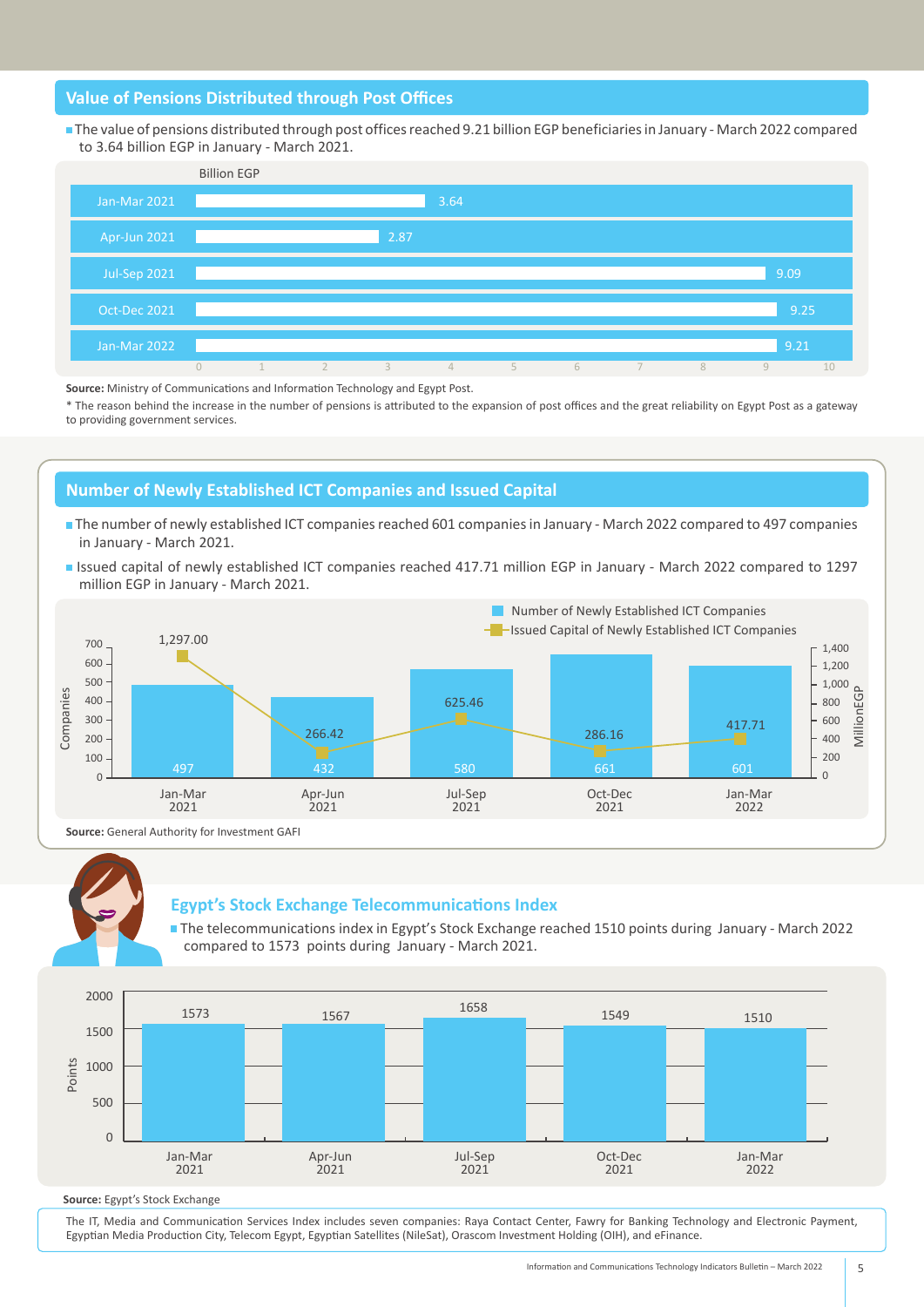- **Proportion of households owning computers in urban areas: 73.9%**
- **Proportion of households accessing the internet from home in urban areas: 70.5%**
- $\blacksquare$  Proportion of households with fixed broadband in urban areas: 59%
- **Proportion of households with mobile broadband in urban areas: 52.9%**
- **Proportion of households owning computers in rural areas: 55.8%**
- **Proportion of households accessing the internet from home in rural areas: 51.2%**
- Number of graduates who received the software training by ITIDA till December 2021: 34.12 thousand trainees
- Number of graduates of ITI till March 2022: 14.77 thousand trainees

#### **Infrastructure for the Use of Communications and Information Technology in Egyptian Household**

**By comparing the uses of ICT tools in Egyptian households at the urban and rural, the percentage of households that own a** fixed phone was 41.7% in urban areas compared to rural areas 16%, and households that owned a computer were 73.9% in urban areas compared to rural areas 55.8% and the use of the internet from home was 70.5% in urban areas compared to 51.2% in rural areas.



Source: "Survey of ICT usage in households and individuals" conducted by Ministry of Communications and Information Technology (MCIT) in cooperation with the Central Agency for Government and Public Mobilization and Statistics (CAPMAS) 2019/2020.

#### **Households Internet Access at Home by Type of Access Mode**

**Comparing the percentages of Egyptian families connected to the Internet from home according to the means of communication** at the urban and rural, the percentage of households using a fixed (wired) broadband network in urban areas was 59% compared to 41.1% in rural areas, followed by the percentage of households that use mobile broadband network via a handset in urban areas 52.9% compared to 41.5% in rural areas. **Rural** Urban **Rural** 



Fixed (wired) broadband network broadband metwork broadband network via a handset

Source: "Survey of ICT usage in households and individuals" conducted by Ministry of Communications and Information Technology (MCIT) in cooperation with the Central Agency for Government and Public Mobilization and Statistics (CAPMAS), 2019/2020.

#### **Reasons for Not Having Internet access**

One of the most important reasons for not using internet from home is that families do not need internet from home by 38%, followed by the high cost of service and equipment cost 7% and 6.1% respectively. The rest of the causes ranged from 0.1 to 2%.



Source: "Survey of ICT usage in households and individuals" conducted by Ministry of Communications and Information Technology (MCIT) in cooperation with the Central Agency for Government and Public Mobilization and Statistics (CAPMAS), 2019/2020.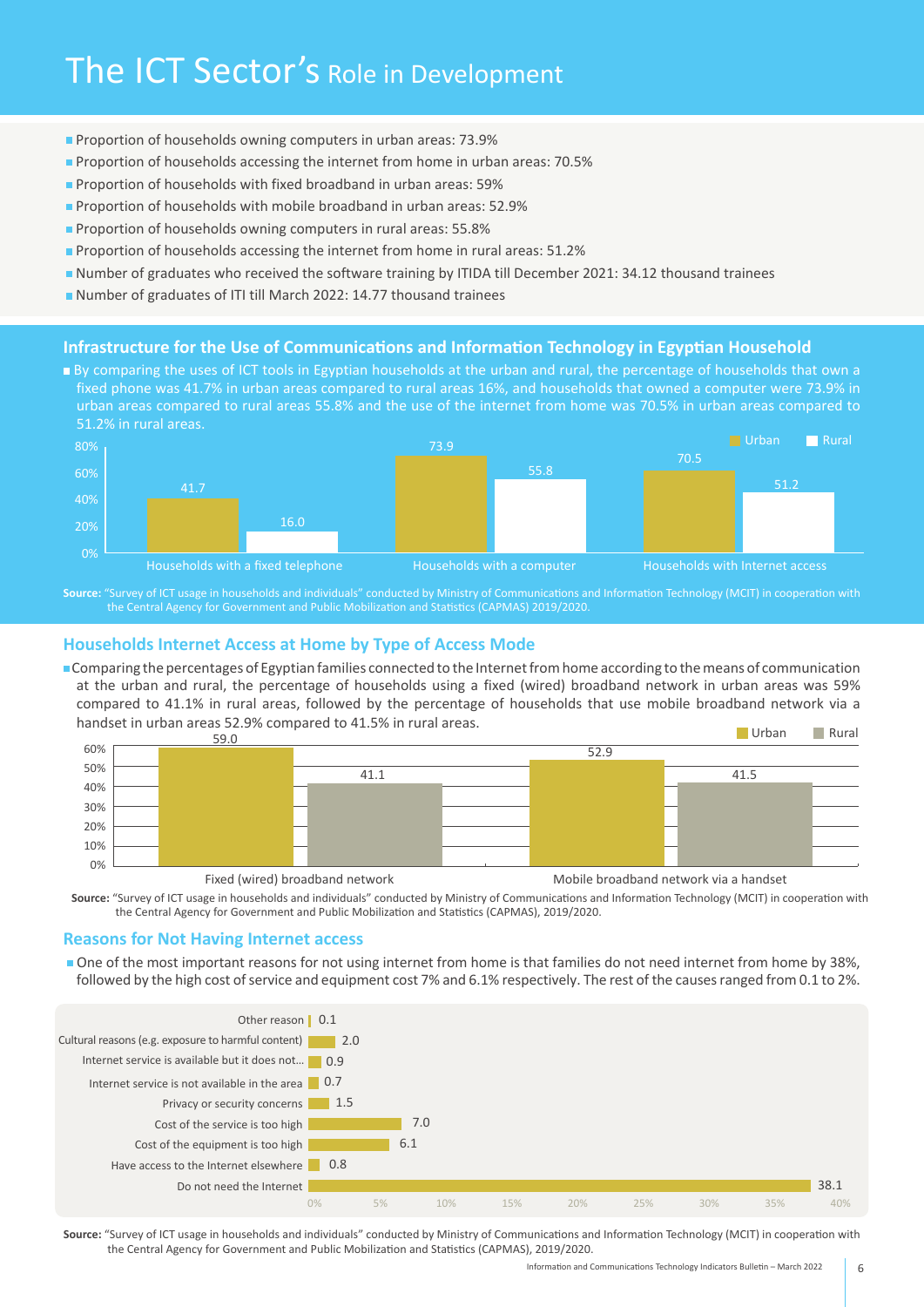#### **ICT Usage for Individuals by Gender**

**n** By comparing the uses of communications and information technology of internet users, we found that the uses of males are superior to that of females. The percentage of computer usage was 59.3% for males compared to 54.1% for females, internet usage was 61.5% for males compared to 53% for females, and owning a smart phone was 58.6% for males compared to 48.6% for females, while the rates of usage were close in the indicator of mobile ownership between males and females 99.8% and 98.4%, respectively.



Source: "Survey of ICT usage in households and individuals" conducted by Ministry of Communications and Information Technology (MCIT) in cooperation with the Central Agency for Government and Public Mobilization and Statistics (CAPMAS) 2019/2020.

#### Individuals Who Used Internet in the Last Three Months by Location of Use % of Internet Users by Gender

■ By comparing the places where internet users use the Internet, we found that the ratios between males and females are similar in some indicators. The percentage of Internet usage from home was 95.2% for males compared to 95% for females, the percentage of usage through educational institutions was 25.1% for males compared to 25.3% for females, and the percentage of usage through neighbors or friends was 53% for males compared to 55% for females. The percentages vary between males and females in the indicator of using Internet through workplace 19.2% for males compared to 5.6% for females, and the indicator of using Internet at community Internet access facility is 12.5% for males compared to 4.7% for females.

|                                       |             |      |      | *multiple response *% of internet users Male Female |      |
|---------------------------------------|-------------|------|------|-----------------------------------------------------|------|
| at community Internet access facility | 12.5<br>4.7 |      |      |                                                     |      |
| at another person's home              |             | 53.0 |      | 55.0                                                |      |
| at place of education                 | 25.1        | 25.3 |      |                                                     |      |
| at work                               | 19.2<br>5.6 |      |      |                                                     |      |
| at home                               |             |      | 95.2 |                                                     | 95.0 |
|                                       | $\theta$    | 50   | 100  | 150                                                 | 200  |

Source: "Survey of ICT usage in households and individuals" conducted by Ministry of Communications and Information Technology (MCIT) in cooperation with the Central Agency for Government and Public Mobilization and Statistics (CAPMAS), 2019/2020.

#### less than once a week at least once a week but not every day at least once a day 150% 90% 60% 30% 0% 8.9 8.3 \*% of internet users Male 120%  $\blacksquare$  Female **Individuals Who Used Internet (from Any Location) in the Last Three Months by Frequency % of Internet Users by Gender**  $\blacksquare$  By comparing the frequencies of dealing with the Internet between male and female, the indicator of dealing with the Internet on a daily basis was 73.7% for males compared to 64.9% for females. The percentage of dealing on a weekly basis was 18.1% for males compared to 26.1% for females, while dealing less than once a week was the least: 8.3% for males versus 8.9% for females.

Source: "Survey of ICT usage in households and individuals" conducted by Ministry of Communications and Information Technology (MCIT) in cooperation with the Central Agency for Government and Public Mobilization and Statistics (CAPMAS), 2019/2020.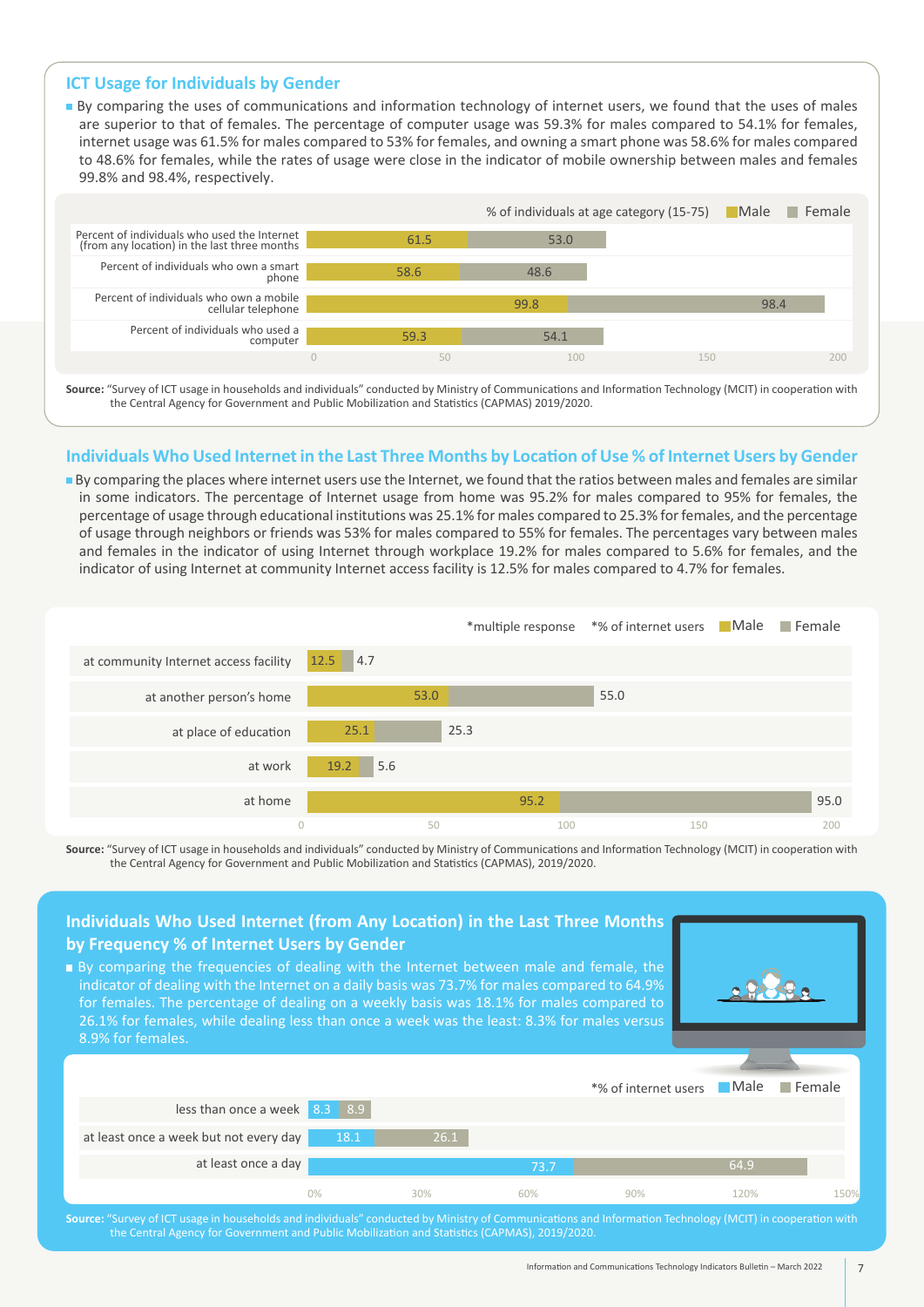#### **Individuals Using Internet in the Last Three Months by Type of Activity According to Gender % of Internet Users**

■ Comparison of Internet use between males and females: sending and receiving e-mails came in first place, 94.4% for males compared to 93.2 for females, and the social media participation indicator was 91.6% for males compared to 89.9 for females, followed by downloading programs and applications 56% for males compared to 60.4% and making Internet calls 50.9% for males compared to 43.8 for females. Finally, obtaining information on goods and services is 39.8% for males against 36.1% for females, and searching for health information is 32.9% for males compared to 28.6 for females.



Source: "Survey of ICT usage in households and individuals" conducted by Ministry of Communications and Information Technology (MCIT) in cooperation with the Central Agency for Government and Public Mobilization and Statistics (CAPMAS), 2019/2020.

#### **E-government Fields**

By comparing the use of e-government between males and females, we found a convergence in the percentages of use between males and females. The indicator of obtaining information from general government agencies was 32% for males compared to 30.1% for females, followed by dealing with government institutions via the Internet, 27.2% for males, compared to 26% for females.

|                                                              |                |      | *multiple response *% of internet users Male Female |    |
|--------------------------------------------------------------|----------------|------|-----------------------------------------------------|----|
| Interacting with general government                          | $27.2^{\circ}$ |      | 26.0                                                |    |
| Getting information from general<br>government organizations |                | 32.0 | 30.1                                                |    |
|                                                              |                |      | 60                                                  | 80 |

Source: "Survey of ICT usage in households and individuals", conducted by Ministry of Communications and Information Technology (MCIT) in cooperation with the Central Agency for Government and Public Mobilization and Statistics (CAPMAS), 2019/2020.

#### **Households with Computer According to (Urban/Rural)**

The proportion of households with computer in urban is 72%, while the proportion of household in rural areas is 55.8%



Source: "Survey of ICT usage in households and individuals" conducted by Ministry of Communications and Information Technology (MCIT) in cooperation with the Central Agency for Government and Public Mobilization and Statistics (CAPMAS) 2019/2020.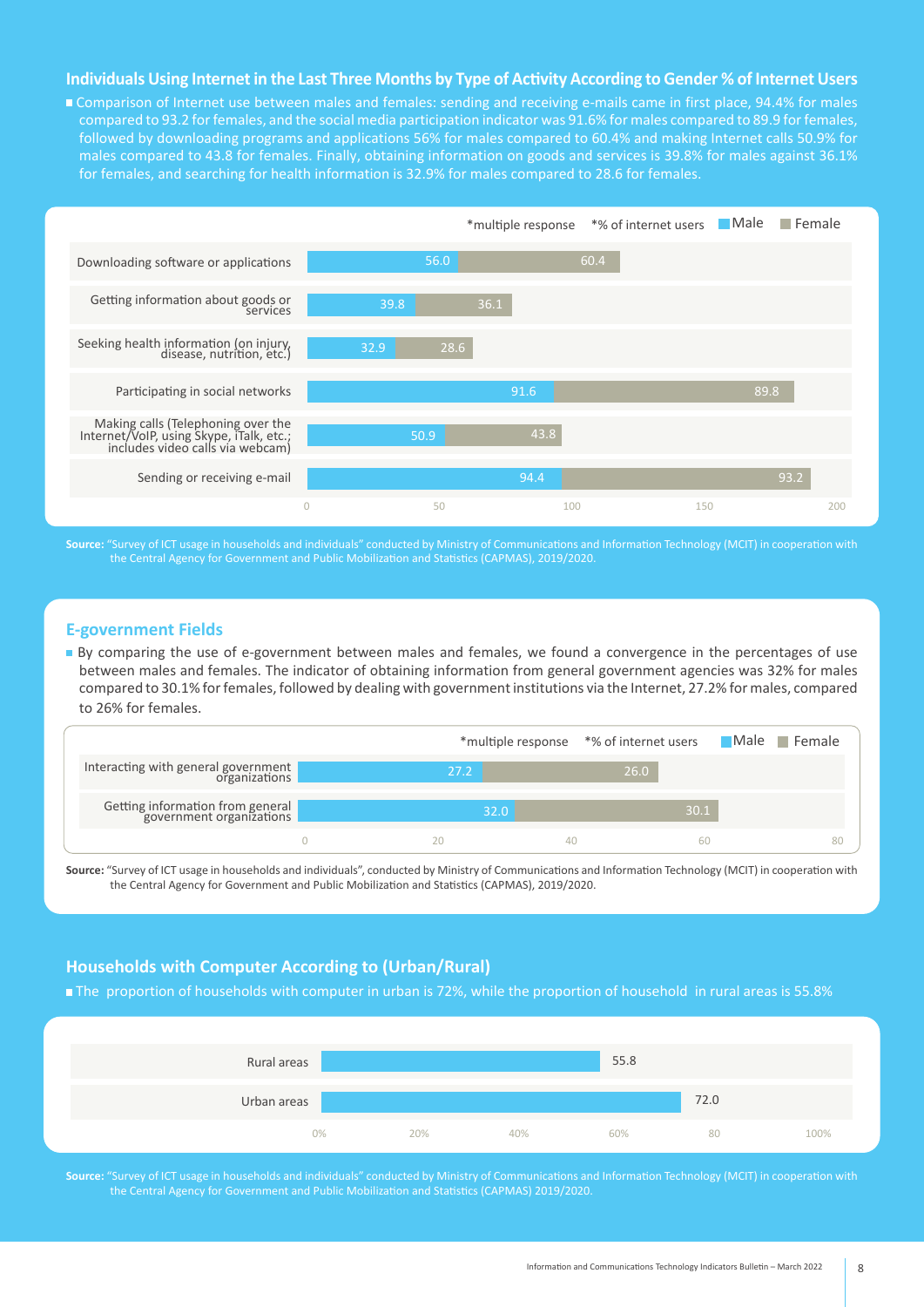#### **Internet Using According to Gender**

The proportion of males using Internet is 61.5%, while the proportion of females using Internet is 53%.



Source: "Survey of ICT usage in households and individuals" conducted by Ministry of Communications and Information Technology (MCIT) in cooperation with the Central Agency for Government and Public Mobilization and Statistics (CAPMAS), 2019/2020.

#### **Number of Graduates of Capacity Building Program Provided by Information Technology Institute (ITI)**

| <b>Training Track</b>                                   | July - Sep. 2021 |
|---------------------------------------------------------|------------------|
| Professional Web Development and BI                     | 159              |
| Open Source Applications Development                    | 87               |
| <b>Mobile Applications Development</b>                  | 54               |
| Software Testing and Quality Assurance                  | 30               |
| <b>Systems Administration</b>                           | 30               |
| Enterprise and Web Applications Development (Java)      | 23               |
| Software Architecture                                   | 20               |
| <b>Cyber Security</b>                                   | 20               |
| Cloud Platform Development                              | 20               |
| Mobile Applications Development (Cross Platform)        | 20               |
| <b>Telecom Applications Development</b>                 | 19               |
| <b>IOT Applications Development</b>                     | 19               |
| User Interface Development                              | 18               |
| Cloud Architecture                                      | 18               |
| <b>Embedded Systems</b>                                 | 18               |
| <b>VFX and Compositing</b>                              | 18               |
| 2D Animation and Motion Graphics                        | 18               |
| Data Management                                         | 17               |
| Web and User Interface Development                      | 17               |
| <b>Wireless Communications</b>                          | 16               |
| 3D Art                                                  | 16               |
| Mobile Applications Development (Native)                | 15               |
| <b>ERP Consulting</b>                                   | 15               |
| <b>Industrial Automation</b>                            | 14               |
| Geoinformatics                                          | 14               |
| Digital IC Design                                       | 13               |
| Game Art                                                | 12               |
| Data Science                                            | 12               |
| Civil Engineering Informatics                           | 12               |
| Enterprise and Web Applications Development (Microsoft) | 10               |
| <b>Game Programming</b>                                 | 10               |
| <b>Total</b>                                            | 784              |

Source: Ministry of Communications and Information Technology and Information Technology Institute